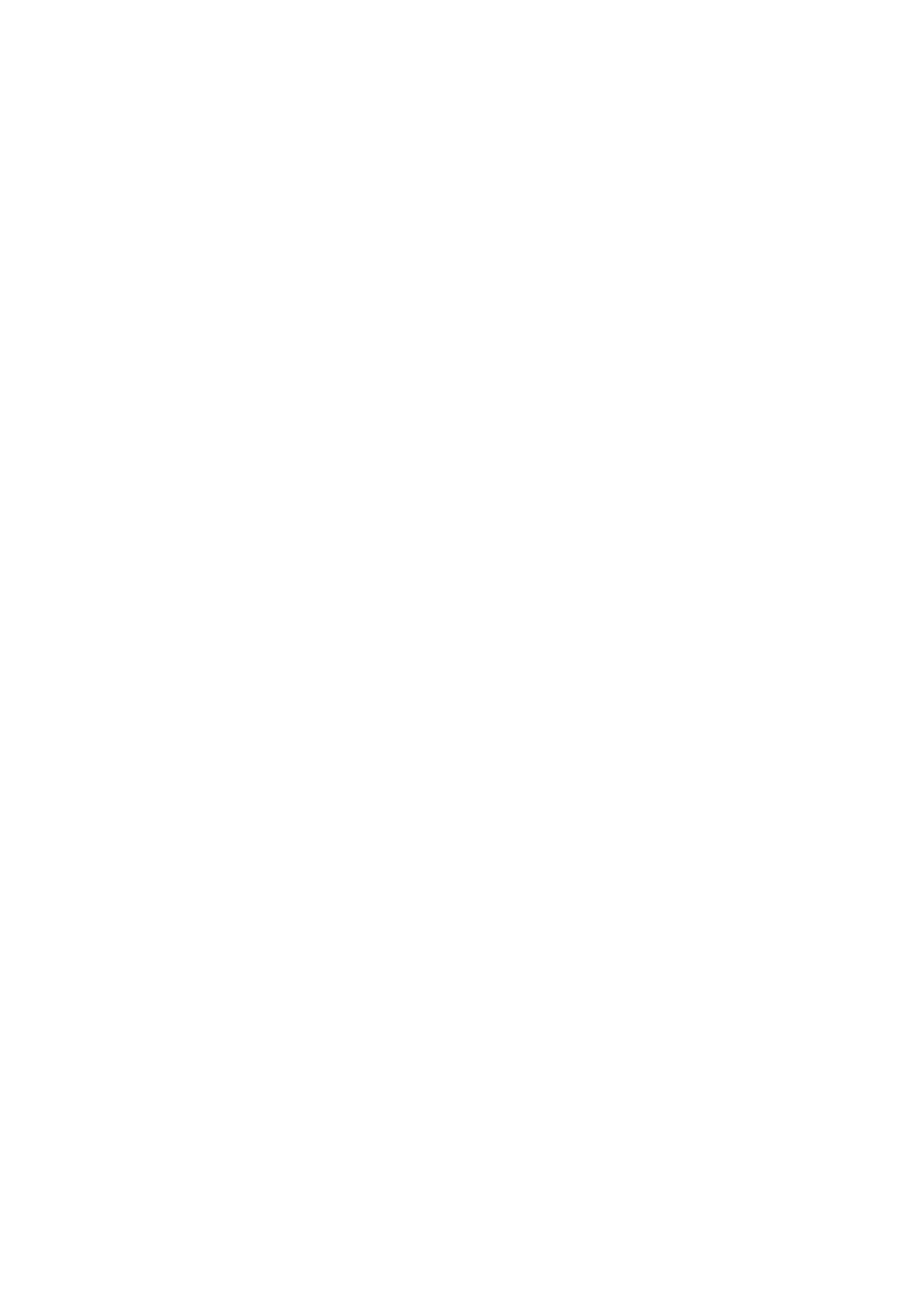# EUROPEAN STANDARD NORME EUROPÉENNE EUROPÄISCHE NORM

# **EN 14668:2005/AC**

May 2006 Mai 2006 Mai 2006

**ICS** 71.100.40

English version Version Française Deutsche Fassung

Surface active agents - Determination of quaternary ammonium surface active agents in raw materials and formulated products - Potentiometric two-phase titration method

Agents de surface - Détermination des agents de surface à base d'ammonium quaternaire dans les matières premières et les produits formulés - Méthode de titrage potentiométrique dans deux phases

Grenzflächenaktive Stoffe - Bestimmung des Gehaltes an quartären Ammoniumtensiden in Rohstoffen und formulierten Produkten - Potentiometrische Zweiphasen-Titration

This corrigendum becomes effective on 24 May 2006 for incorporation in the official English version of the EN.

Ce corrigendum prendra effet le 24 mai 2006 pour incorporation dans la version anglaise officielle de la EN.

Die Berichtigung tritt am 24.Mai 2006 zur Einarbeitung in die offizielle Englische Fassung der EN in Kraft.



EUROPEAN COMMITTEE FOR STANDARDIZATION COMITÉ EUROPÉEN DE NORMALISATION EUROPÄISCHES KOMITEE FÜR NORMUNG

**Management Centre: rue de Stassart, 36 B-1050 Brussels**

© 2006 CEN All rights of exploitation in any form and by any means reserved worldwide for CEN national Members. Tous droits d'exploitation sous quelque forme et de quelque manière que ce soit réservés dans le monde entier aux membres nationaux du CEN. Alle Rechte der Verwertung, gleich in welcher Form und in welchem Verfahren, sind weltweit den nationalen Mitgliedern

von CEN vorbehalten.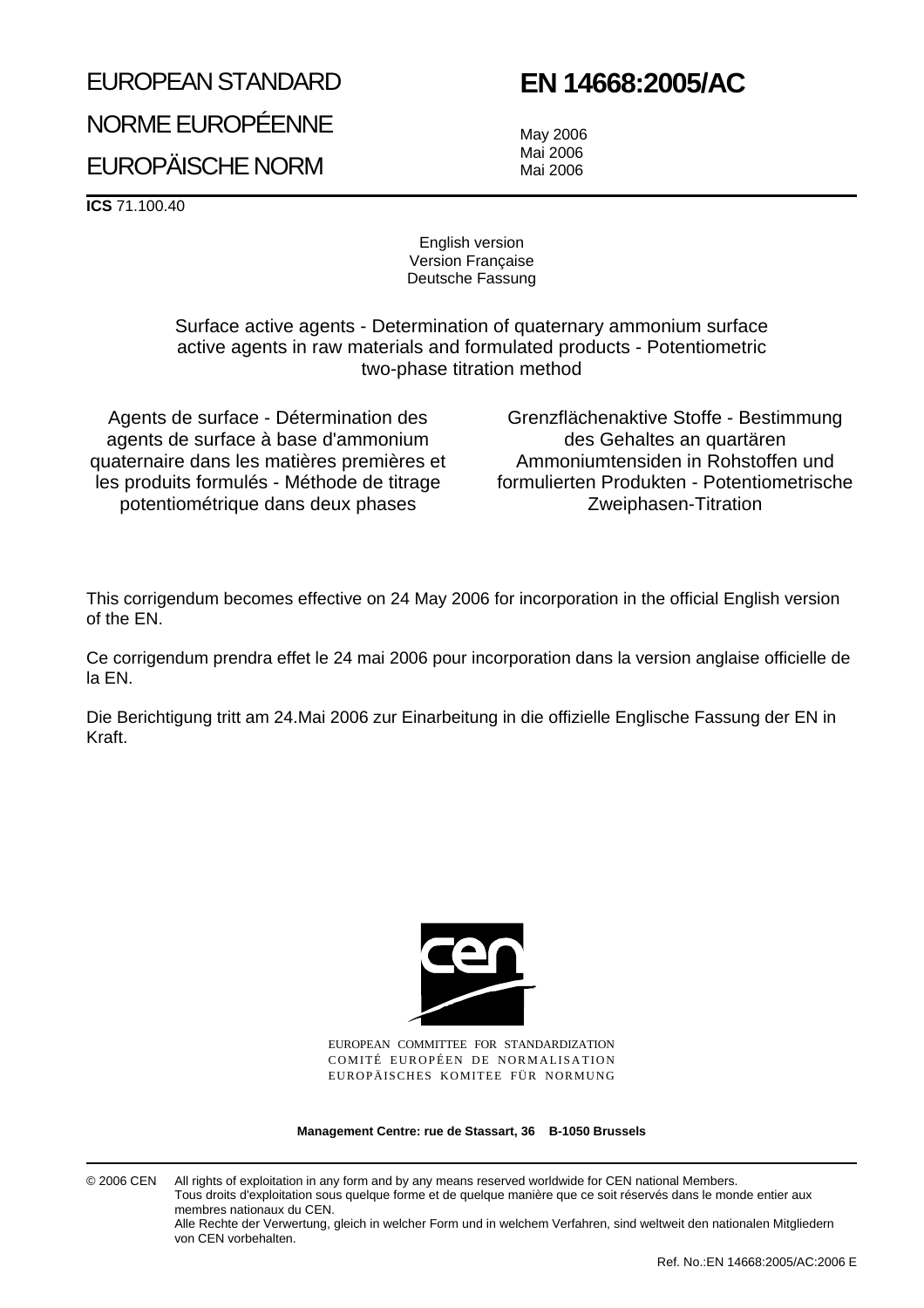**EN 14668:2005/AC:2006 (E)** 

## **English version**

**4.8** is to be replaced by the following:

**Methyl isobutyl ketone (MIBK),** (CAS number: 108.10.1), 4-Methyl-2-pentanone